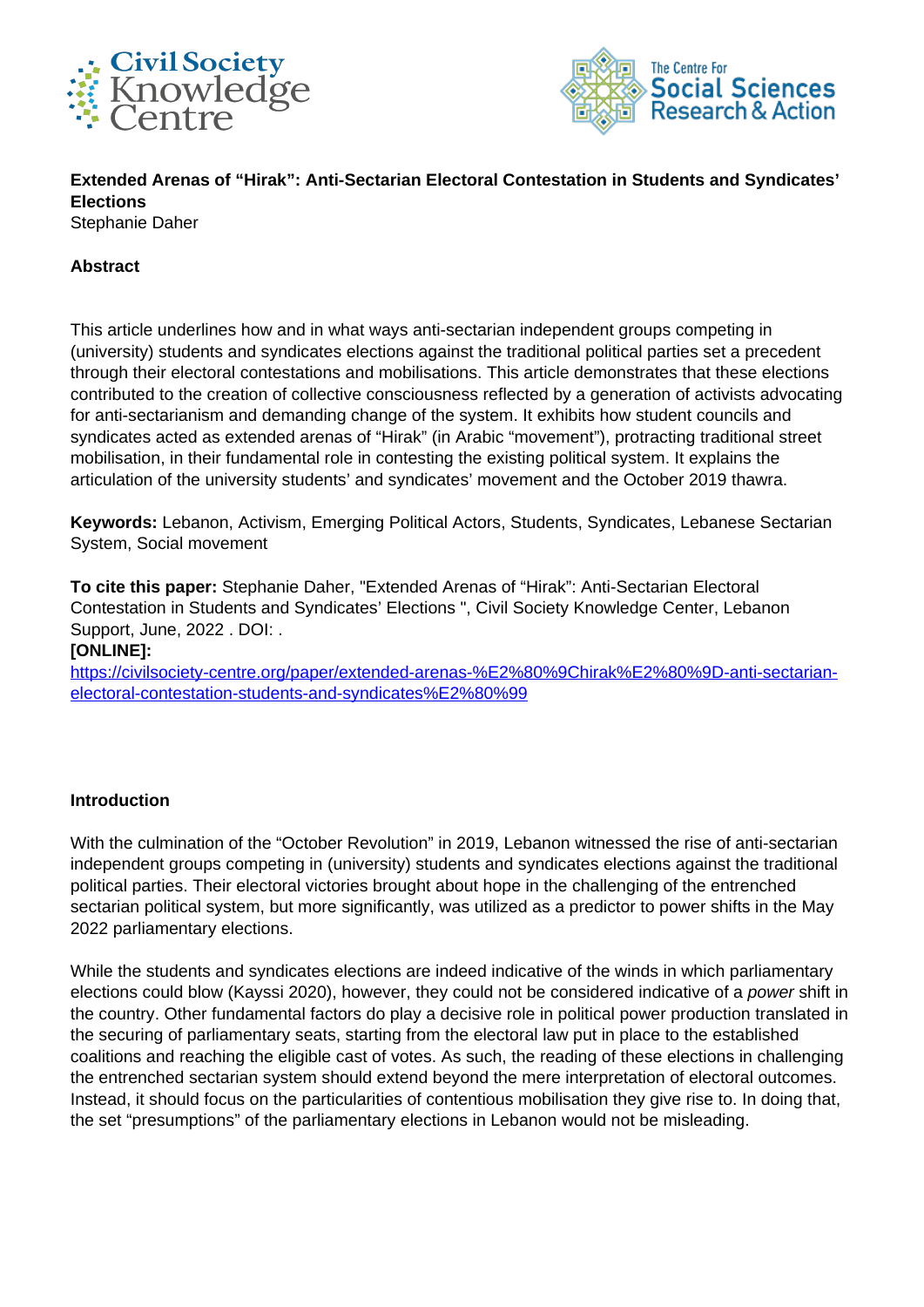



In extending this reading, the paper focuses on underlining how and in what ways these opposition and anti-establishment groups set a precedent through their electoral contestations and mobilisations. First, it demonstrates that these elections contributed to the creation of collective consciousness reflected by a generation of activists, especially the youth, advocating for anti-sectarianism and demanding change of the system. Second, the paper exhibits how student councils and syndicates acted as extended arenas of "Hirak" (in Arabic "movement"), protracting traditional street mobilisation, in their fundamental role in contesting the existing political system. The "Hirak" of university students manifested in the elections is also understood in this paper as part of the broader October 2019 "thawra" (revolution), as labeled by the array of mobilized actors who embodied it. The thawra was immediately characterized by a steady anti-establishment posture, epitomized in the overarching slogan "Killun ya'ni killun" (All of them means all of them) to express the attribution of the full responsibility for the socio-economic and governance shortcomings affecting peoples' everyday lives to the entirety of Lebanese sectarian forces (Manduchi and Tufaro 2021). To understand the articulation of the university students' and syndicates' movement and the October 2019 thawra, the paper will examine the trends of anti-sectarian electoral contestation starting from the Beirut Bar Association's elections in November 2019 up until the university students' elections in 2021.

# I. **Professional Syndicates**  I. **The Beirut Bar Association**

As the country witnessed an unprecedented widespread mobilisation and street protests against the Lebanese sectarian political establishment in October 2019, collective contention soon followed in institutionalized circles. The "October Revolution", as it came to be dubbed, shortly became interconnected with the students and syndicates' elections (Nassar 2021). The mounting antiestablishment "Hirak" of the Lebanese, extended to these institutionalized circles as well, contesting the entrenched sectarian powers. Over the past few years, the Mada<sup>11</sup>-linked secular students' clubs and liberal professional syndicates' environments have played a fundamental role in advocating for secularism and calling for the change of the political system in place.

As the "October Revolution" entered its  $32^{nd}$  day of protests, the Beirut Bar Association (BBA) on  $17<sup>th</sup>$ November 2019, declared the historical victory of independent candidate, lawyer Melhem Khalaf, to head the Bar (Azhari 2020). The win was considered a milestone since it marked the first ever election of an independent candidate with no political affiliation, garnering a total of 2,341 votes (Abi Raad 2019). Competing against him was a candidate backed by several political parties, among which the Free Patriotic Movement, the Lebanese Forces, the Progressive Socialist Party and the Future Movement. Khalaf was considered by independent lawyers as well as Lebanese activists, as the candidate of the uprising, and his victory as its first electoral success with hundreds of lawyers chanting "Revolution, Revolution" (Azhari 2020). Since then, Khalaf has taken a stance in defense of the uprising, marking a significant departure from his Free Patriotic Movement affiliated predecessor, Andre Chidiac, who failed during his term to support the demonstrators and remained silent on arbitrary arrests and detentions (Abi Raad 2019).

Through the Lawyers' Committee for the Defense of Protesters (LCDP) established in 2015 in partnership with the "Legal Agenda" (an action-research center based in Beirut), the Beirut Bar Association, with some of its members active in the Committee, played a regressive role in defending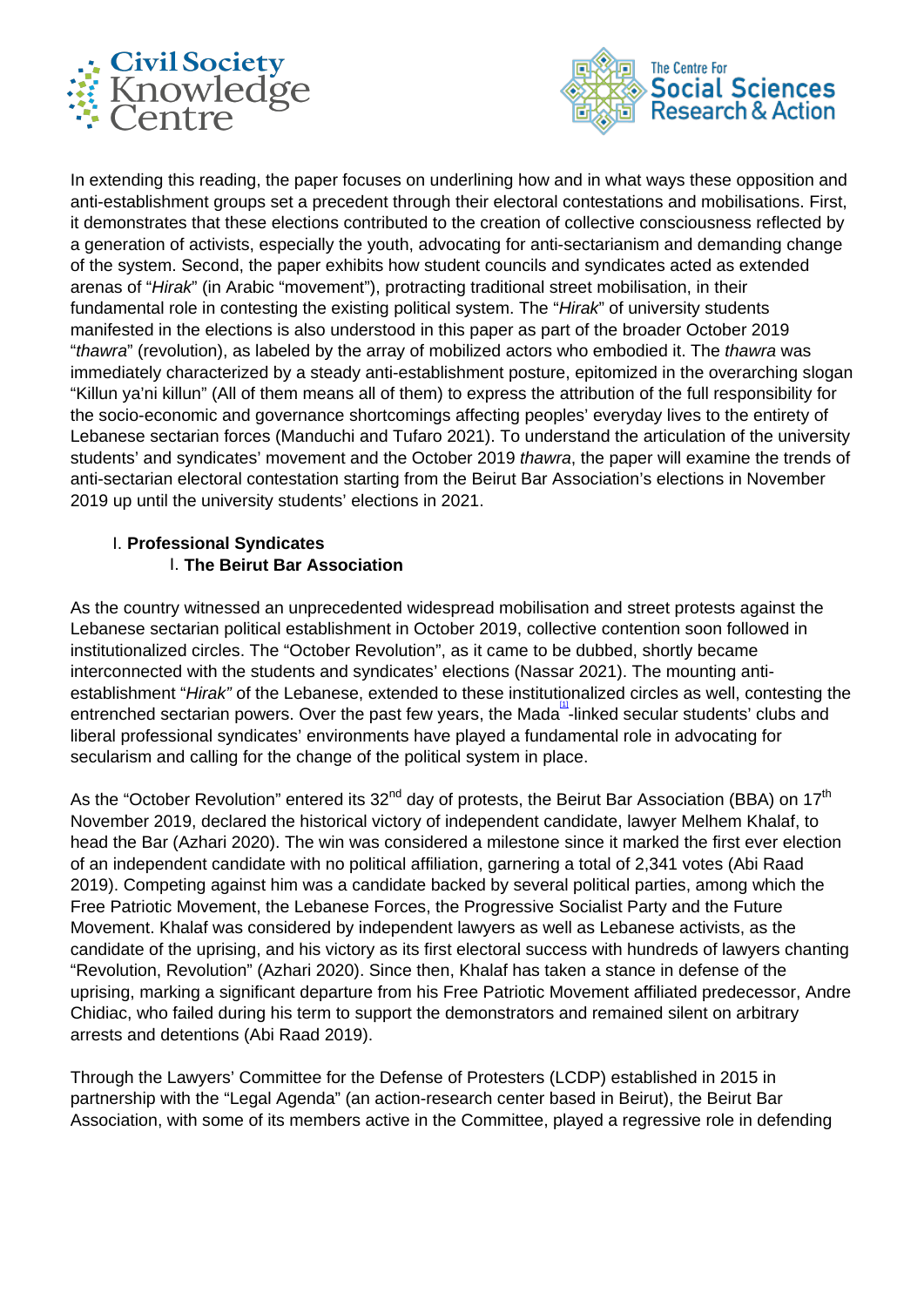



the detainees amongst the protesters. More importantly, the BBA has provided through the Committee support and legal and constitutional knowledge in discussions happening in different squares across the country<sup>2</sup>. The Committee, an independent, non-funded, non-hierarchical collective of lawyers, which was formed during the witnessed "You Stink" demonstrations, aims to represent people charged with crimes related to demonstrations or acts of civil disobedience (Haidar 2020). With the beginning of the "October Revolution", the Committee adopted an updated, two-pronged strategy: first, emergency defense and counseling for protesters upon arrest, and second, strategic litigation against state actors (Ibid). The BBA posed as the main defender of the revolution and support to the protesters who were arrested in various contentious episodes, playing a crucial role in securing their release (Abi Raad 2019). Nonetheless, it is important to underline that the mobilisation of the lawyers' syndicate was not exclusive to that of the Beirut Bar Association. The Tripoli Bar Association posed as well as a pioneer since the beginning of the 2019 protests in embracing the protesters' demands. It also established an exclusive hotline at the disposal of the demonstrators in the North and tasked the lawyers to defend them in case of their arrest (Ayoub and Franjieh 2020). In the wake of the Beirut explosion in August 2020, the BBA led a volunteer lawsuit on behalf of the families of the victims, presenting a unique case of judges and lawyers serving the community, while the actual-government led investigation stalls (Geha 2021). The LCDP also contributed to the spread of legal and human rights awareness through its issuance of several statements emphasizing the rights of citizens before the authorities, and holding dialogue sessions in several regions across the country (Ayoub and Franjieh 2020).

Two years later, the election of Khalaf's successor, partisan candidate Nader Gaspard backed by the Future Movement, Amal and the Free Patriotic Movement, was framed as a "blow" to the independent opposition groups (Browne 2021). He secured 1,888 votes in the first round of elections and 1,530 votes in the second, winning him the leadership of the Bar Association (Ibid). The anti-establishment opposition groups were divided among two lists: "Nakabetna" (Our Order [of Lawyers]) supported by "Beirut Madinati" (Beirut Our City), and other October 17 uprising related groups such as "Mada", "Li Haqqi" (My Right), "Mouwatinoun wa Mouwatinat Fi Dawla" (Citizens in a State) and the "Jebhat al-Mou'arada" (Opposition Front) also backed by other opposition groups such as "Khat Ahmar" (Red Line), "Taqaddom" (Progress) and the Kataeb party (Hourani 2021). "Nakabetna" list advanced two candidates to compete for the Presidency of the Bar, Ramzi Haikal and Moussa Khoury. The electoral losses of the opposition were attributed to the lack of cooperation among anti-establishment groups or the inability to form a unified opposition alliance/list (Ibid).

## 2. **The Order of Engineers and Architects (OEA)**

More than a year after the opposition's victory in the BBA, anti-establishment forces fought another battle in another syndicate. Independent and anti-establishment-backed "Al-Naqaba Tantafid" (The Syndicate Rises) secured a remarkable victory against an alliance of traditional political parties in the elections of the Syndicate of Engineers and Architects in July 2021 (Chehabi 2021). Their candidate, Aref Yassine, was able to garner nearly 70% of all the votes, receiving a total of 5798 votes out of 8842 (Ibid). In addition, the opposition alliance won 221 seats out of 283 in the general assembly and 15 seats out of 20 in the different sections (Assaf 2021).

On their official website, the coalition describes itself as per the following: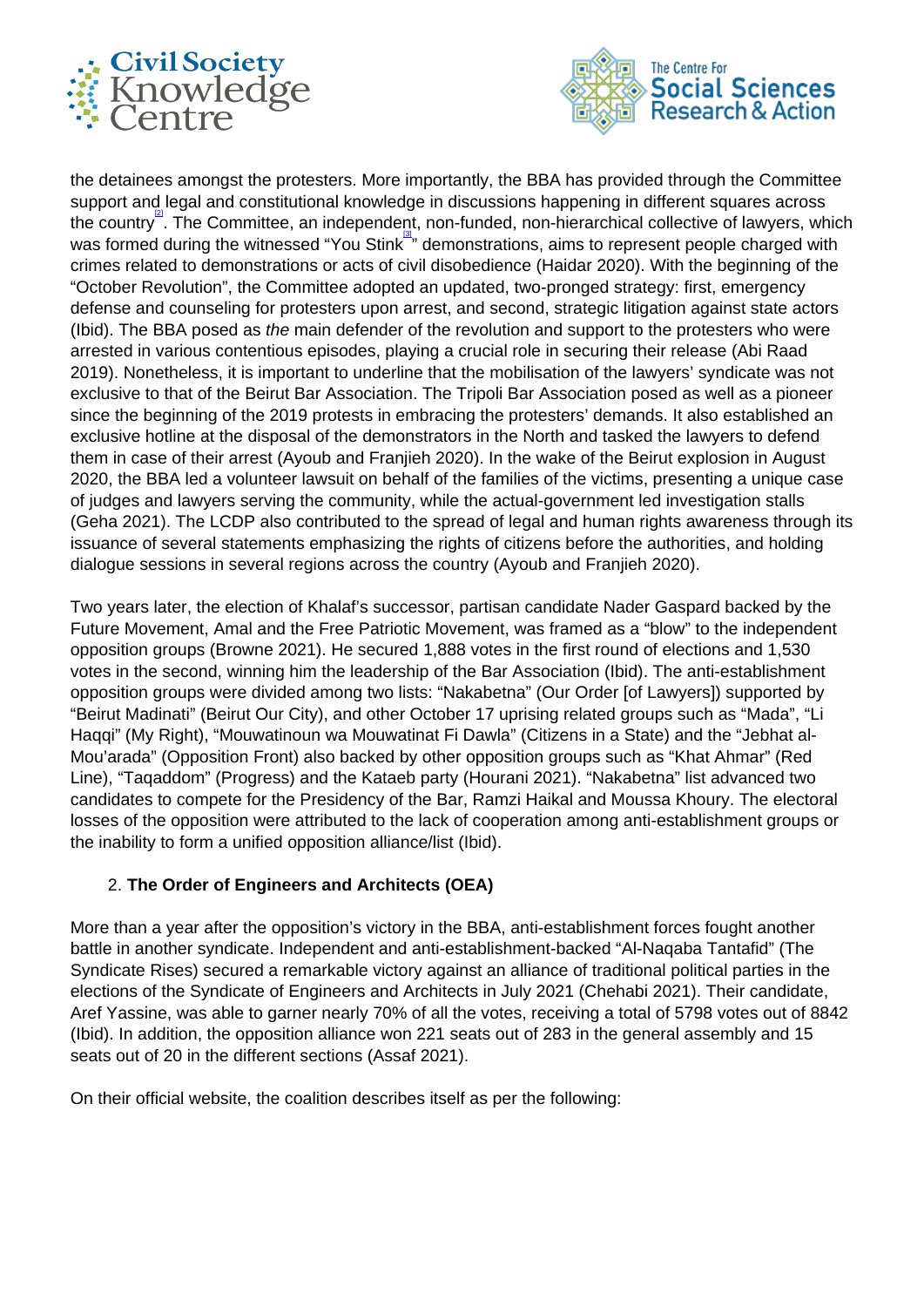



"The Syndicate Rises" is a coalition composed of several active revolutionary groups across many regions in Lebanon, aiming to strengthen syndicate work, present an alternative program and reach decision-making positions in the syndicate. A program, that is not only limited to the process of internal reform of the syndicate, developing its role and infrastructure, and enhancing the role of the Council of Delegates as an independent platform for reporting, monitoring and accountability, but also extends beyond that to dedicating its role at the national level and strengthening it line with what serves the public interest, and ensures the continuity of the syndicate struggle. This coalition was born from the womb of the October 17 uprising, and was built on the accumulation of struggles, experiences of groups and individuals in the syndicate, civil and environmental work which contrasts that of the establishment ("Sulta"), whether inside or outside the syndicate. And it sets out with a clear vision and firm steps in devotion to the principles of the "Thawra<sup>", "1</sup>.

In its elaboration of its devised program, the coalition underlines the broader role of the OEA syndicate, particularly after the collapse of the country. It states that the role of the syndicate extends beyond the interest of the affiliated engineers and architects, to include the interests of the whole society, "as it must be at the forefront of the struggle to impose political change.<sup>[5]</sup>."

The program of the coalition advanced action plans across several levels: the organisation of the profession itself, the rights of the engineers and architects and their safeguarding, employment opportunities as well as on the internal organisation of the syndicate. With regards to the organisation of the profession, it called for setting binding standards for engineering designs and specifications, working on the implementation of the actual laws and their development in addition to setting up a binding mechanism in relation to law 220/2000<sup>®</sup>, among others. In terms of employment opportunities, the program cited the study of market exigencies to respond to the economy's needs across various engineering disciplines, and the activation of the "Vocational Guidance Center" as well as the creation of new job opportunities. With regards to the safeguarding of the rights of engineers and architects, the advanced program cited the preservation of the syndicate's savings fund through various actions that will be taken and these include the following: the employment of the funds in production and cooperative investments contributing to society, the examination of corruption files and holding those responsible accountable, the recovery of the stolen money, the securing of alternative revenues for the syndicate, in addition to the strengthening of retirement and hospitalisation funds and end-of-service compensations. In the internal organisation of the syndicate, the program outlined the creation of new branches of specialisation and the update of the electoral law, to enable electronic voting and expatriates vote from abroad. The cited actions stipulated by the coalition mirror the "Thawra's" vocal demands across several levels. In other terms, the devised program of the "The Syndicate Rises" is embedded within the broader contentious mobilisation, and the advanced demands represent part of the broader anti-establishment contestation, hence acting as an extended arena to the "October Revolution" movement.

#### II. **University Students Councils**

Universities in Lebanon, and in particular private ones, house various kinds of student *clubs*. They are divided into multiple categories: ranging from political clubs (primary participants in student council's elections) to cultural clubs, and charitable clubs (such as for instance the Red Cross Club), among others (Anstorp 2020). Many student clubs have long been a hub for political mobilisation (Lefort 2013).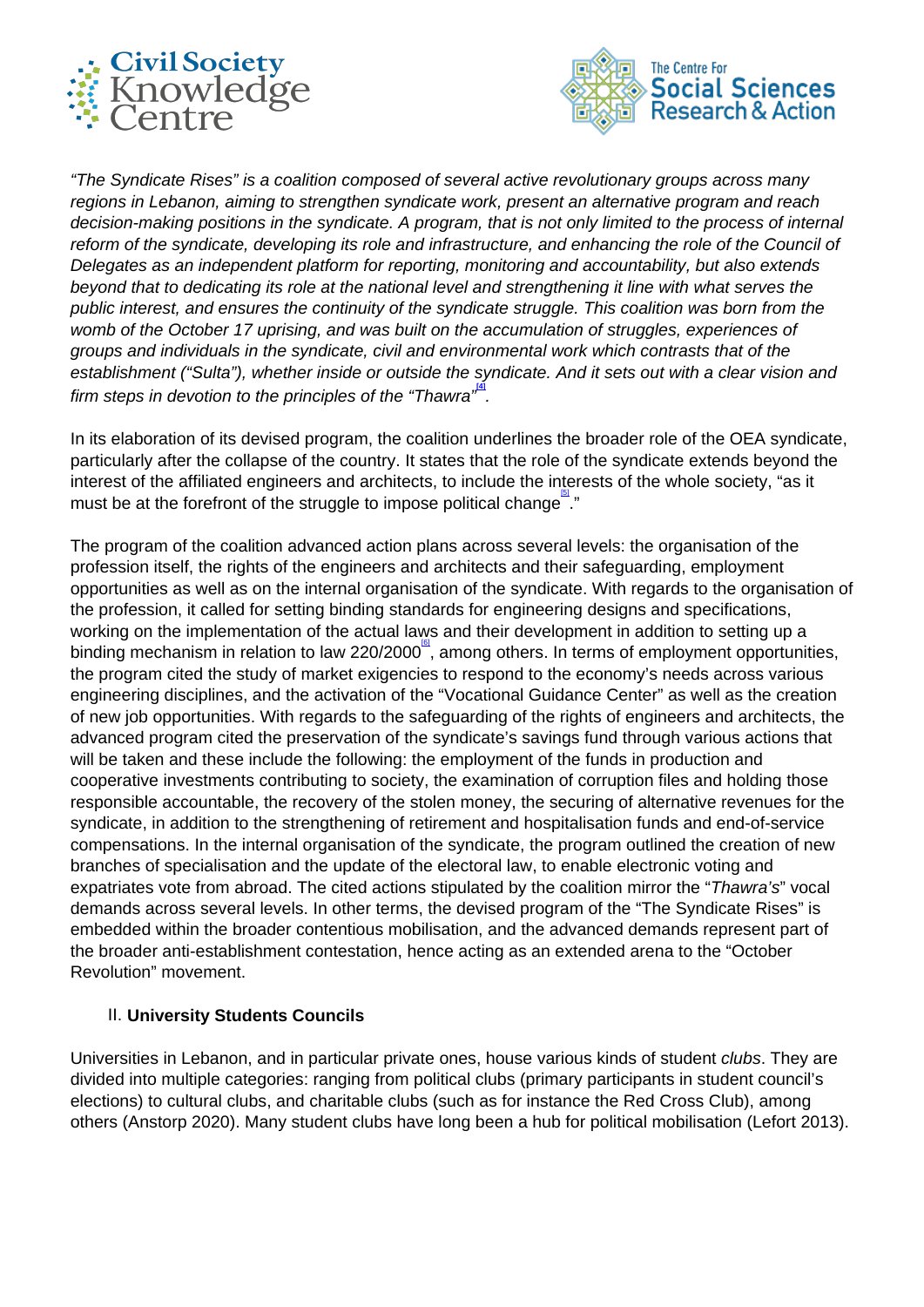



For instance, AUB houses 71 student clubs, and many of the boards of these student clubs and academic societies have repeatedly been the target of political parties on campus, as it has been well documented (Harik and Meho 1996). Political student clubs, unlike the secular clubs, represent traditional political parties and are also backed by them (Anstorp 2020). These clubs, henceforth partisan clubs, receive extensive material support from their donor party that they channel into their electoral campaigns (Bray-Collins 2016).

With the growing resentment over the years of sectarian political parties' representation on university campuses, some groups started to organize as an alternative, notably with the "Secular Club" founded in 2008 at the American University of Beirut. It was established "to mobilise around a rejuvenated form of secular opposition in Lebanon (Buljo 2020)". Their opposition was not just against the presence of sectarian parties on campus, but also against the whole sectarian political system. Thus, their antiregime's stance was quickly linked to the broader national political climate off campus through their participation in demonstrations, sit-ins, petitions and social media campaigns.

In 2011, with the "Isqat An-Nizam At-Ta'ifi" movement, another secular club was formed at the University of Saint Joseph (USJ), known today as the "USJ Secular Club", and the "Alternative Movement" was founded at the Lebanese American University (LAU) in Beirut, a like-minded club. Since then, secular clubs and student movements have expanded across Lebanese universities (Al- ?Amil 2018) and starting from 2012, an increasing number of secular clubs have started to compete for seats in student council elections at their respective universities. In 2016 and post- "Tol'et Rihetkon" (You Stink) movement, the AUB and USJ Secular Clubs united their efforts and established the "Mada Network", which was supplemented by the LAU Alternative Movement and later by the Notre Dame University (NDU) Secular Club. The Network aimed at uniting the efforts and activities of its members across universities and "help universities that still do not have a secular club<sup>"</sup>." Most recently, in February 2021, and in the sole national public university, the Lebanese University's (LU) Secular Club was established: "As a Secular Club coming about from our national university, the Lebanese University, we have decided to unite our forces, distancing ourselves from all forms of division and favoritism, to take one step closer towards a free and just society, aiming to create a student body that functions under the principles of democracy, secularism, pluralism, and social justice  $\frac{a_1}{b_1}$ 

The importance of university students' elections lies in the fact that they have often historically reflected the shifting winds of Lebanon (Kayssi 2020). The winning of the majority of seats by a proindependence coalition in council elections at AUB back in 2004 against the Syrian occupation is a great representation of that. Over the past few years, with the rise in secular clubs and student movements across several private and public universities in Lebanon, they started to compete for seats in students' council elections (Chehayeb and Majzoub 2021). Since 2012, anti-establishment and independent candidates have increasingly been able to challenge their partisan competitors in student council elections (Geha 2018). Their institutionalised organisation emerged as an alternative to the heavy presence of sectarian parties across university campuses. Their anti-sectarian slogans and positions built on a growing resentment of the sectarian political representation and the clientelist campaigning tactics, and sought to challenge the existing political rhetoric that dominated campus (Chehayeb and Majzoub 2021). The significance of electoral engagement and organisation of independents across universities was framed by the "LAU Secular Club" in a tweet as being part of the broader struggle at a national context: "Students, particularly the Secular Clubs, were an instrumental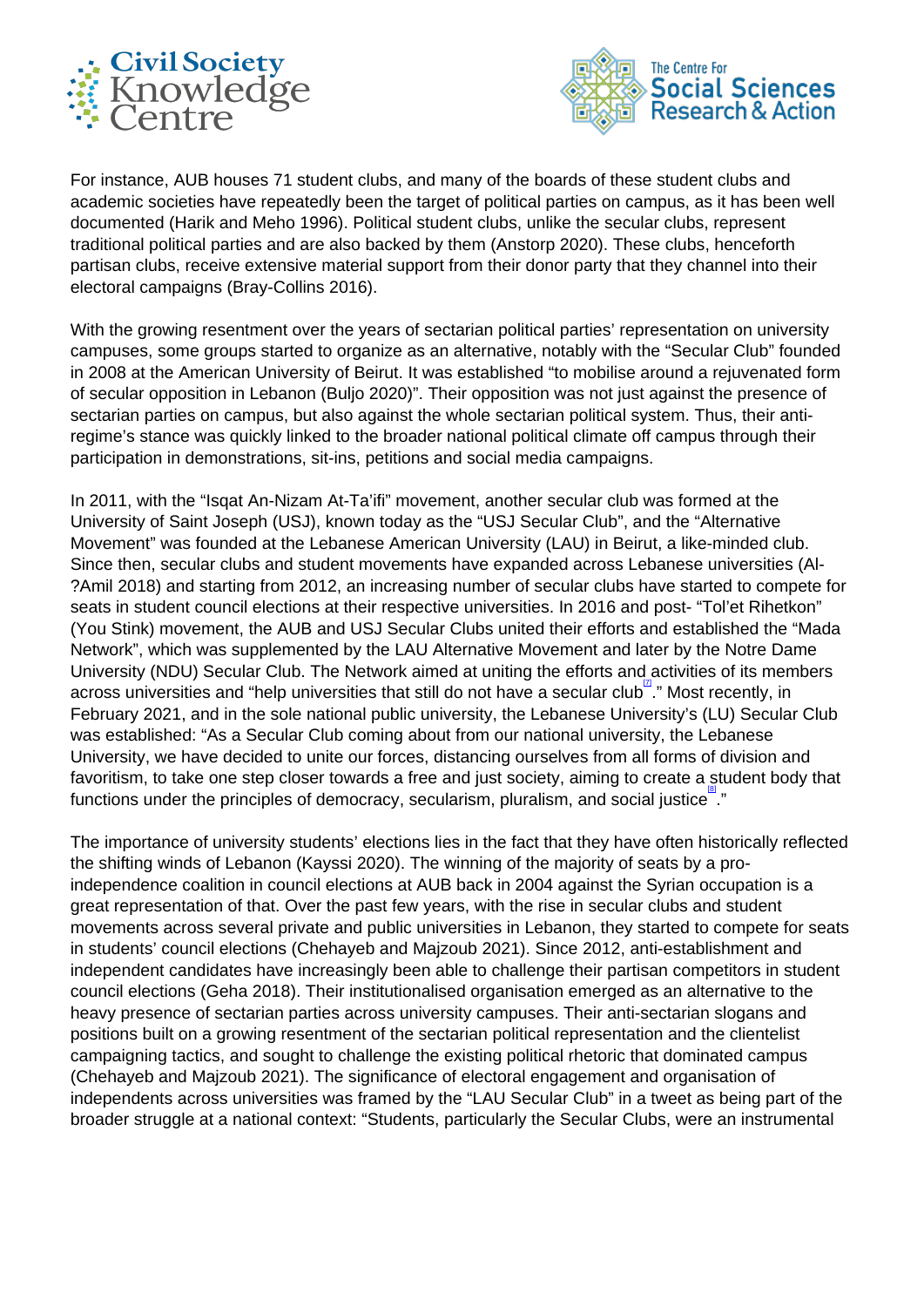



part of the October 17 revolution, and an important force in the demonstrations following the August 4  $\mathsf{explosion}^\mathsf{in}$ . University elections is a platform in order to empower such growing voices. "

The most resonating electoral achievement across student councils unfolded in 2020, just months after the "October Revolution" and the Beirut Port explosion on August 4. Students who identify as secular independents at LAU, AUB, USJ as well as others won unprecedented large shares of seats in student councils (Kayssi 2020). At the Saint-Joseph University in Beirut, the "Taleb Secular Campaign" mobilised in December 2020, underlining the importance of the university's elections amidst the surgency of contentious anti-establishment mobilisations in the country: "This year's elections are of special importance: Politics is no longer monopolized by the sectarian political parties. An alternative progressive force wants to be represented.<sup>[11]</sup> The secular campaign achieved a major breakthrough winning 39 seats out of 101 before the votes were cast since nobody stood against them. It ended up winning 85 seats and securing council presidencies in the 12 faculties they contested (Kayssi 2020). The situation was similar at the Lebanese American University (LAU) with the "LAU Secular Club" winning 14 out of a total of 30 student council seats which they ran for, at the two campuses in Beirut and Jbeil. At the American University of Beirut (AUB), independents won 80 out of 101 seats, with the boycott of several partisan affiliated clubs citing the "undemocratic process" of virtually held elections and the current "delicate circumstances" in the country (Issa 2020). The Rafic Hariri University elections ensured a remarkable victory for independents, with 4 seats out of 9 in a tie with Future Movement affiliated candidates<sup>12</sup>

In the pre-elections' campaign of 2021, the "LAU Secular Club" tweeted: "Participating in student elections is a form of resistance against this regime. In a country where repression prevails, our savings are stolen, Beirut blast victims receive no justice, and electoral violations are in the thousands, changing the regime starts with the youth. Vote secular, democratic, progressive!<sup>[13]</sup> " However, electoral results came not as desired. They were referred to as a "setback" in some universities. Down from 14 of the past year, independents in LAU ensured 9 out of 29 student council seats, with the boycott of the online elections by partisan supporters. In the second round of elections, secular candidates won president and vice-president seats of the student council in Beirut. The situation was different in USJ where the "Secular Club" announced on Twitter its winning of 98 seats out of 133 seats with the Presidency of 10 faculties out of 15. In AUB, the "Secular Club" was able to ensure 5 seats during the first round alongside 13 seats for other independent candidates. In the second round, it won all cabinet seats in the Faculty of Agricultural and Food Sciences (FAFS) Student Representative Committee elections, and in the third round it secured the treasurer seat within the cabinet of the University Student Faculty Committee (USFC)<sup>[15]</sup>

As stated earlier, these anti-sectarian students' movements have overlapped with, and at times been at the forefront of, the country's recurring anti-establishment protests (Al-'Amil 2016). During the "You Stink" movement in 2015, the AUB Secular Club together with their partners at LAU and USJ protested with other civil society organizations against the government's corruption and mismanagement of public services (Anstorp 2020). One year later, the "Mada Network" was launched by various student secular groups posing in opposition to the traditional political parties (Chehayeb and Majzoub 2021). It was meant to unify the members' activities across universities and "help the universities that still did not have a secular club<sup>tist</sup>." Currently, MADA-linked secular clubs are present in 10 out of 40 accredited Lebanese university institutions, including: the American University of Beirut, the University of Saint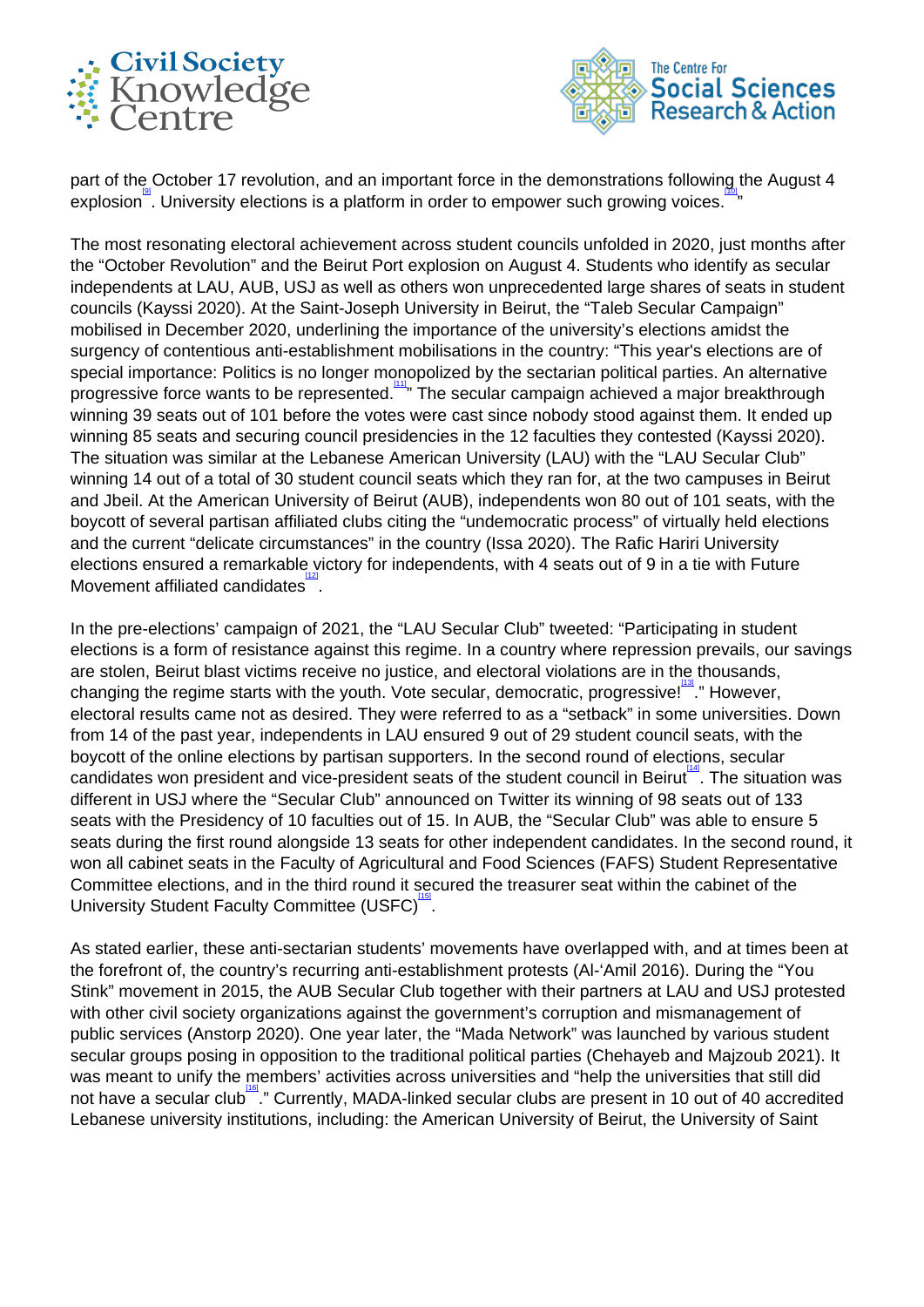



Joseph, the Notre Dame University, the Sagesse University, the Lebanese University, the Beirut Arab University, the Lebanese International University, the University of Antonine, the Holy Spirit University of Kaslik and the Lebanese American University (Tufaro 2021). Likewise, Mada mobilized in the widespread protests of the "October Revolution" under the name of "Students of 17 October" (Daou 2019). It provided new spaces for movement-building where student groups organised and mobilised in coordination with other campus groups and broader civil society, holding public discussions about economic and political issues in downtown Beirut and Nour Square in Tripoli (Chehayeb and Majzoub 2021).

Their participation in protests post-October 17 included ones in and off campus, forming marches from universities to main protest squares, and even the setting of their own tents in downtown Beirut. They were mainly protesting against unemployment, immigration and brain drain, and calling for the establishment of a secular system that promotes social justice and gender equality (Arab NGO Network for Development 2019). The country's only public university, the Lebanese University, was particularly active in these protests and beyond, with the Lebanese University Student Coalition hosting various discussions and joining efforts with other student clubs and leftist groups (Ibid). Solidarity with other decentralised groups was also expressed amidst the violent confrontations in January 2021 between protesters and the security forces, as the former protested the government's Covid-19 imposed measures and the political class's inaction in the face of economic collapse. In this context, the "AUB Secular Club" tweeted: "After the continuous marginalization of the city of Tripoli at all developmental, economic and social levels, the complete closure came to stifle the situation of the residents of this city even more without the actual existence of any social benefits or guarantees that mitigate the impact of this crisis ..." Likewise, the "LAU Secular Club" expressed support to the residents of Akkar as an explosion rocked their city: "From here, we say that there is no salvation for the people from the ruling class and system except through radical and urgent change, and that is through organisation and mobilisation behind political projects aimed at protecting people and society. For years, the impoverishment and marginalisation of Akkar and its citizens, while their cronies get rich - as well as on the complicit army apparatus that allow monopolism and smuggling.<sup>[18]</sup>

## **Conclusion**

Over the past few years, the rise of anti-establishment secular groups in Lebanon has extended beyond their engagement in protest mobilisations to include electoral contestation, particularly in professional syndicates and university student councils. In an unprecedented manner, independent lists as well as candidates were being advanced as opposing political establishment candidates, represented by traditional political parties. The achieved electoral breakthroughs, particularly those in parallel to the developments of the "October Revolution", prompted the enlarged interpretation of electoral outcomes in a dichotomic manner. As such, electoral results were considered either as a "breakthrough" or as a "setback", subsequently ushering in a hopeful success or a feared defeat against the entrenched sectarian establishment in the parliamentary elections in 2022. In other terms, some were employed as a predictor of power shifts in the first post-"October Revolution" elections at a national level.

This paper has sought to dismiss this narrow interpretation of electoral outcomes, arguing that it overlooks important advancements achieved by these actors in terms of contentious mobilisation. Along this line, Abi Raad (2019) notes that "electoral victories of independent syndicates and student councils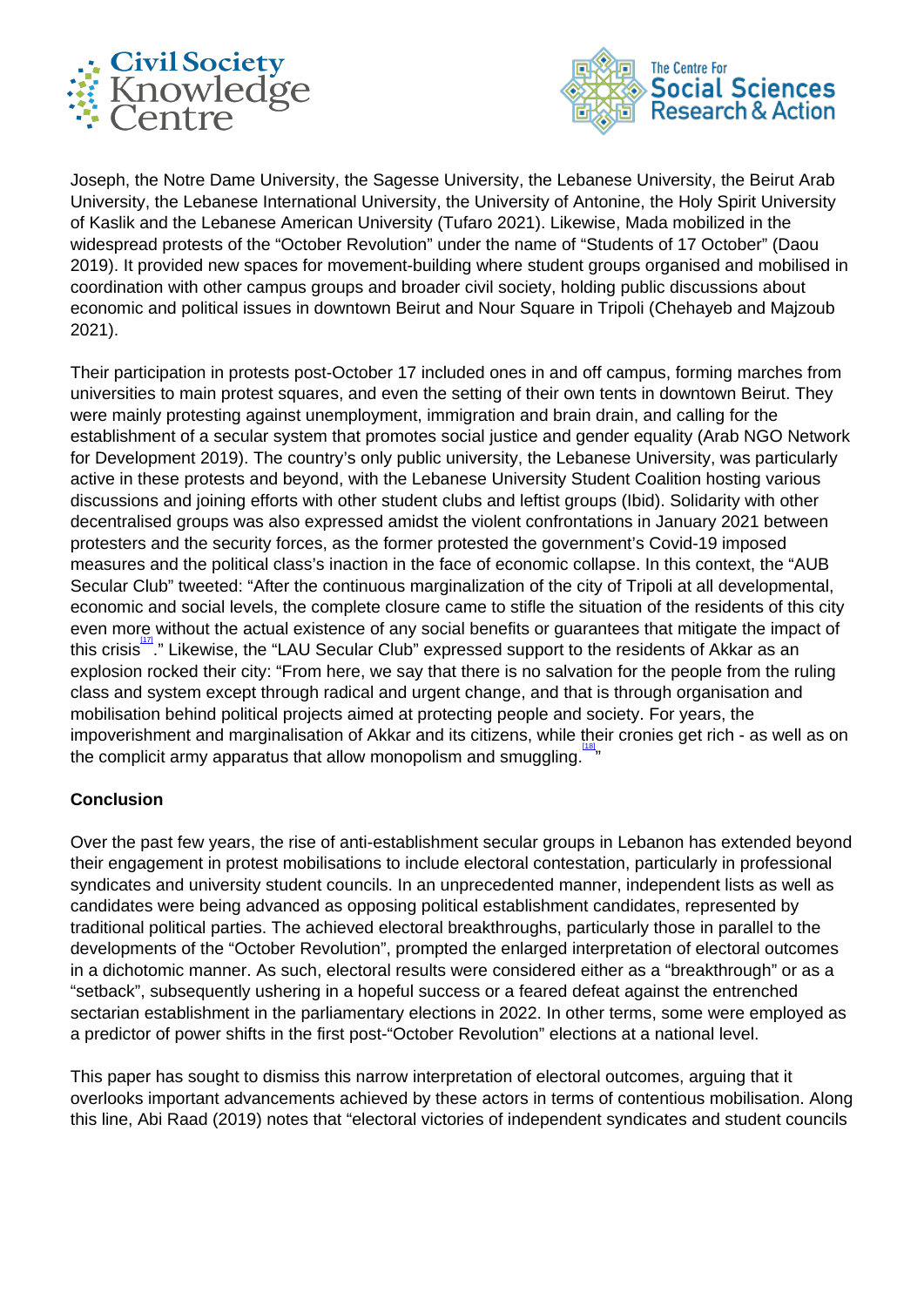



should be seen as a microcosm of the larger struggle in Lebanon's streets not in symbolising small wins on the road toward bigger ones in future parliamentary elections". The present paper has further extended this reading, questioning how both electoral "victories" and "setbacks" of opposition forces have likewise set a precedent and in what ways they did so. This was made possible through the trends of anti-establishment electoral contestation and its interconnected contentious actions across professional syndicates and university student councils, starting from the Beirut Bar Association's elections in 2019 and reaching the recent 2021 student council elections.

In doing so, it unfolded how these electoral contestations contributed to the creation of collective consciousness in parallel with the emergence of narratives focused on demanding change to the political system and advocating for secularism. The paper also highlighted how contentious collective action of university student clubs and professional syndicates transcends that of "electoral boundaries", increasingly acting as extended arenas of "Hirak". In addition to their prominent participation to protest mobilisations, university student clubs and professional syndicates also constitute a protraction to traditional street contention through the various roles they exercise in their fundamental role in challenging the political system. In sum, the paper aimed at demonstrating that indeed alternative opposition forces have emerged in Lebanon and have brought about significant sociopolitical advancements, if not solely examined as being determinants of electoral and political behaviour.

## **Bibliography**

Abi Raad, Lynn. "A War on Two Fronts". Carnegie Middle East Center. December 10, 2019.

Al-?Amil, Verena. 2019. "Yawmiyyat Taliba fi Sahat al-Thawra: Lubnan kulluhu Shu?la Wahida" (Student Diaries from Revolution Square: All of Lebanon is One Flame). Al-Modon Online. October 10, 2019.

Anstorp, Henrik Buljo. 2020. Students Taking to the Streets, Mobilizing for a Secular Lebanon". Master's thesis.

Arab NGO Network for Development. 2019. "2019 Lebanon Revolution: Wicked Politics and Shaken Socio-Economy". November 21, 2019.

Assaf, Claude, and Aref Yassine. 2021. "Un "battant" que certains jugent trop "communiste". L'Orient Le Jour, July 20, 2021.

Ayoub, Laure, and Ghida Franjieh. 2020. "The Lawyers of the Committee of the Defense of Protesters: What Perceptions of their Role and of the Two Bars Associations?". The Legal Agenda. October 21, 2020. (In Arabic)

Azhari, Timour. 2020. "Elected during the uprising, Khalaf pledges to work for all". Beirut Today. February 28, 2020.

Bray-Collins, Elinor. 2016. Sectarianism from Below: Youth Politics in Post-war Lebanon. PhD thesis in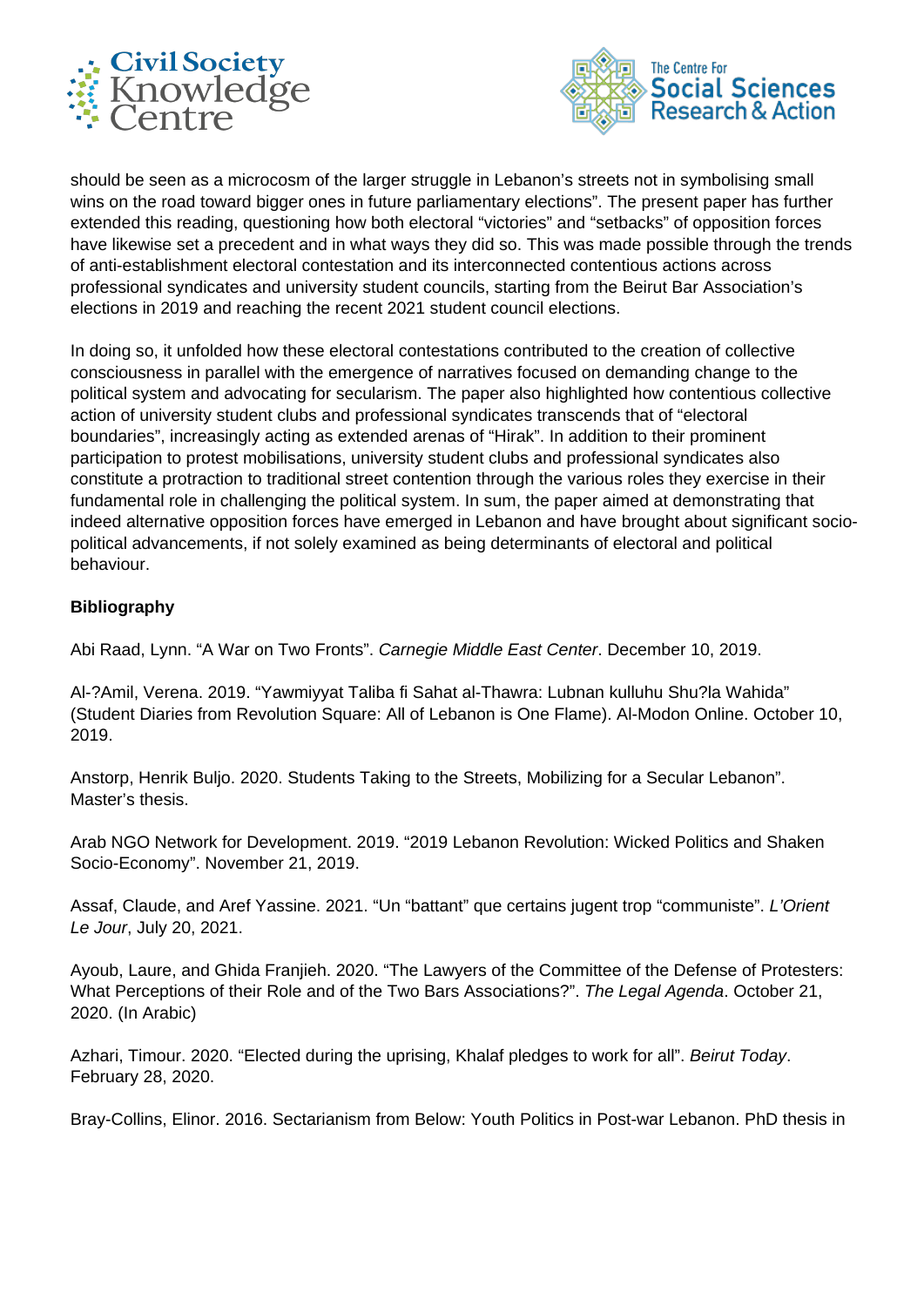



Political Science, University of Toronto, Toronto.

Browne, Gareth. 2021. "Establishment parties reclaim control of Beirut Bar in blow for opposition groups". The National News, November 21, 2021.

Chehabi, Mohammed. 2021. "Victory after another… 17 October Crushes the Political Establishment in the Order of Engineers". Annahar (In Arabic). July 19, 2021.

Chehayeb, Kareem, and Tala Majzoub. 2021. "Lebanon's Student Movement: A New Political Player?". Arab Reform Initiative, Research Paper, September 7, 2021.

Coffee & Politics, "al-Nawadi al-"Ilmaniyya fi Jami'at Lubnan" (Secular Clubs in Lebanon's Universities), YouTube, February 23, 2020.

Daou, Isabella Maria. 2019. "Students of 17 October: An overview of student involvement in the thawra". AUB Outlook. November 12, 2019.

Geha, Carmen. 2021. "From Revolt to Community-Driven Resistance: Beirut's Year of Hell, Istituto Affari Internazionali, IAI Papers 2021, July 30, 2021.

Geha, Carmen. 2018. "A New Hope". Executive Magazine. January 4, 2018.

Haidar, Nour. 2020. "Radical Lawyering in Times of Revolution: Dispatches from Lebanon." Socialist Lawyer N°84: 30-34.

Hourany, Dana. 2021. "The Beirut Bar elections breakdown". NOW. November 26, 2021.

Issa, Marwan. 2020. "Secular Club: The largest student campaign in the history of AUB elections". Beirut Today. November 12, 2020.

Kayssi, Issam. 2020. "Taking Secular Courses". Carnegie Middle East Center. December 4, 2020.

Nassar, Fadi Nicholas. 2021. "Lebanon's Revolution Deserves a Fighting Chance." The Tahrir Institute for Middle East Policy. October 19, 2021.

Lefort, Bruno. 2013. "A Recited Community: Figures of An Identity Foretold: Narrating Heritage and Positioning Boundaries Among Student Partisan Groups in Rural Lebanon." PhD thesis, Aix-Marseille University, Aix-en-Provence.

<sup>&</sup>quot;Mada Network was established in 2017 per initiative of the Secular Clubs of the AUB and the USJ, with the double aim of enhancing the rootedness of independent groups within the campuses, and integrating university youth in the national social, political and economic area.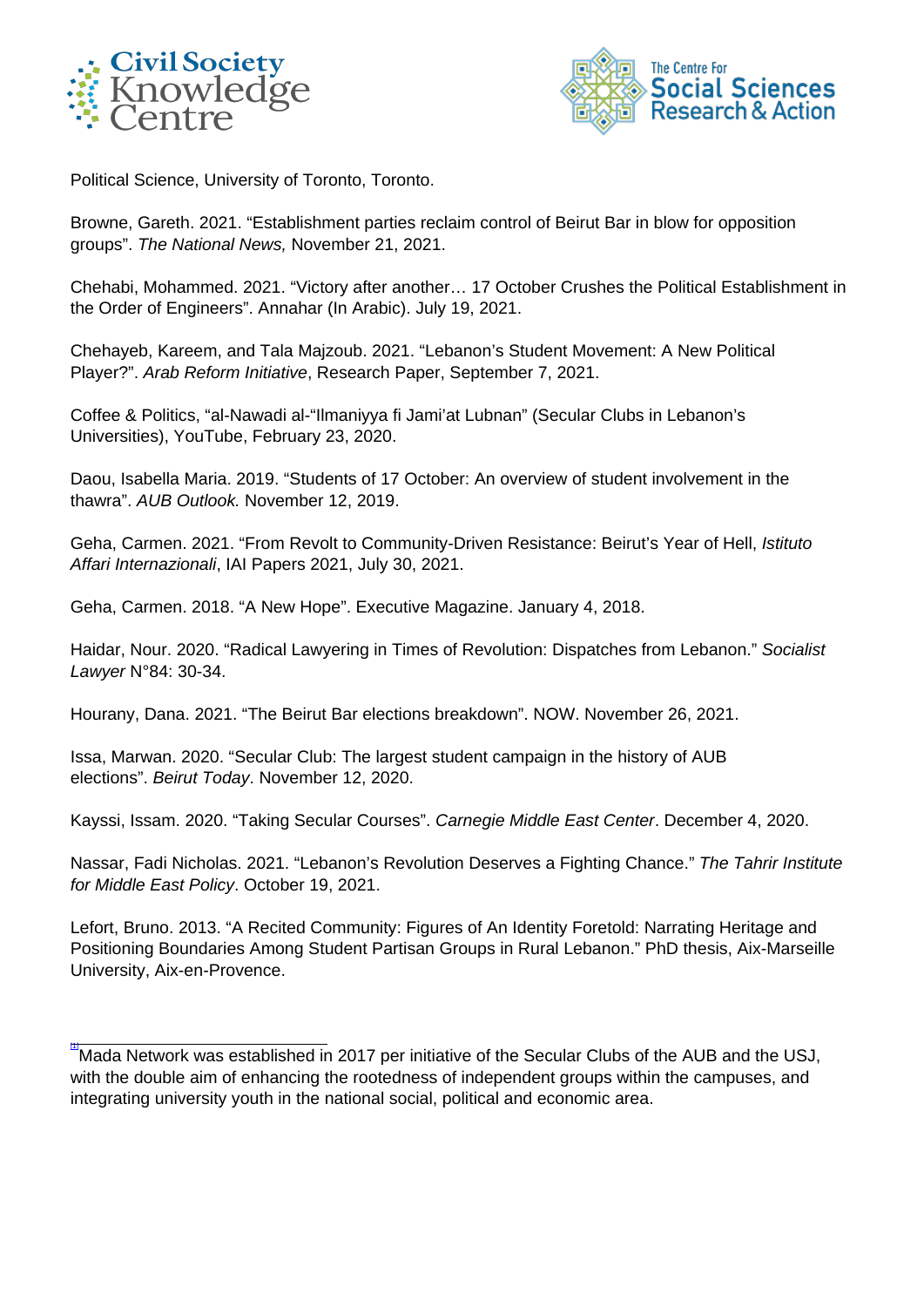



 $\frac{[2]}{2}$ Arab NGO Network for Development, 2019 Lebanon Revolution: Wicked Politics and Shaken Socio-Economy, 21 November 2019.

<mark>ଆ</mark><br>"The "You Stink" movement in 2015 was sparked by the failure of the Lebanese government to find a solution to the garbage crisis which emerged when landfill sites were closed and consequently piles of unsorted garbage started accumulating in the streets of Beirut and Mount Lebanon.

<sup>[4]</sup>Official website of "Naqaba Tantafid" list, Accessible at: <u>https://naqabatantafid.org/</u>, last accessed on 10 May 2022.

<u>ାର</u><br>Program of "Naqaba Tantafid" list, Accessible at: <u>https://naqabatantafid.org/index.php/nts-program/</u>, last accessed on 10 May 2022.

 $\frac{60}{6}$ The Lebanese Law 220/2000 refers to the rights of people with disabilities in the fields of education, rehabilitation, employment, and access to services. However, the implementation of this law has been limited because of the removal of penalties and no alternative enforcement mechanism was put in place.

**<sup>¤</sup>Coffee & Politics, "al-Nawadi al-?Ilmaniyya fi Jami?at Lubnan" (Secular Clubs in Lebanon's** Universities), YouTube, 23.02.2020.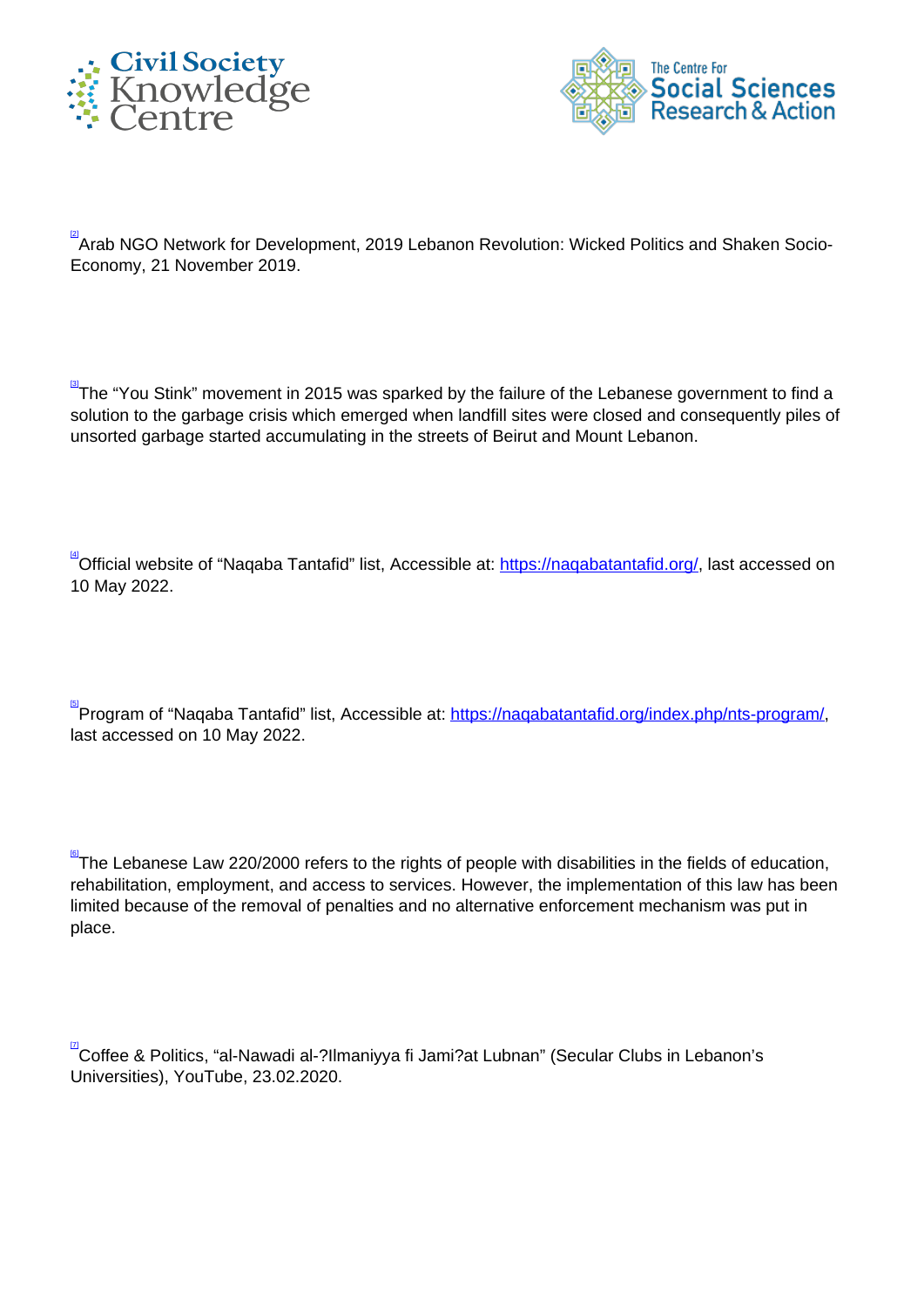



[8] Twitter account "LU Secular Club", 13 February 2021.

**A**fter the 4<sup>th</sup> August 2020 Beirut Port explosion which caused the deaths of hundreds of residents and the injury of thousands, protests erupted in the capital with angry demonstrators demanding the ousting of the country's zu'ama, considering the explosion as the manifestation of their corruption and negligence.

<sup>[10]</sup>Twitter account "LAU Secular Club", 20 September 2021, "Why are university elections important for our wider national developments?"

 $\frac{111}{11}$ Twitter account "USJ Secular Club", 3 November 2020.

<sup>112</sup>Twitter account "Beirut Madinati", 2 November 2020.

<sup>[13]</sup>Twitter account "LAU Secular Club", 5 October 2021.

[14] Twitter account "LAU Secular Club", 16 October 2021.